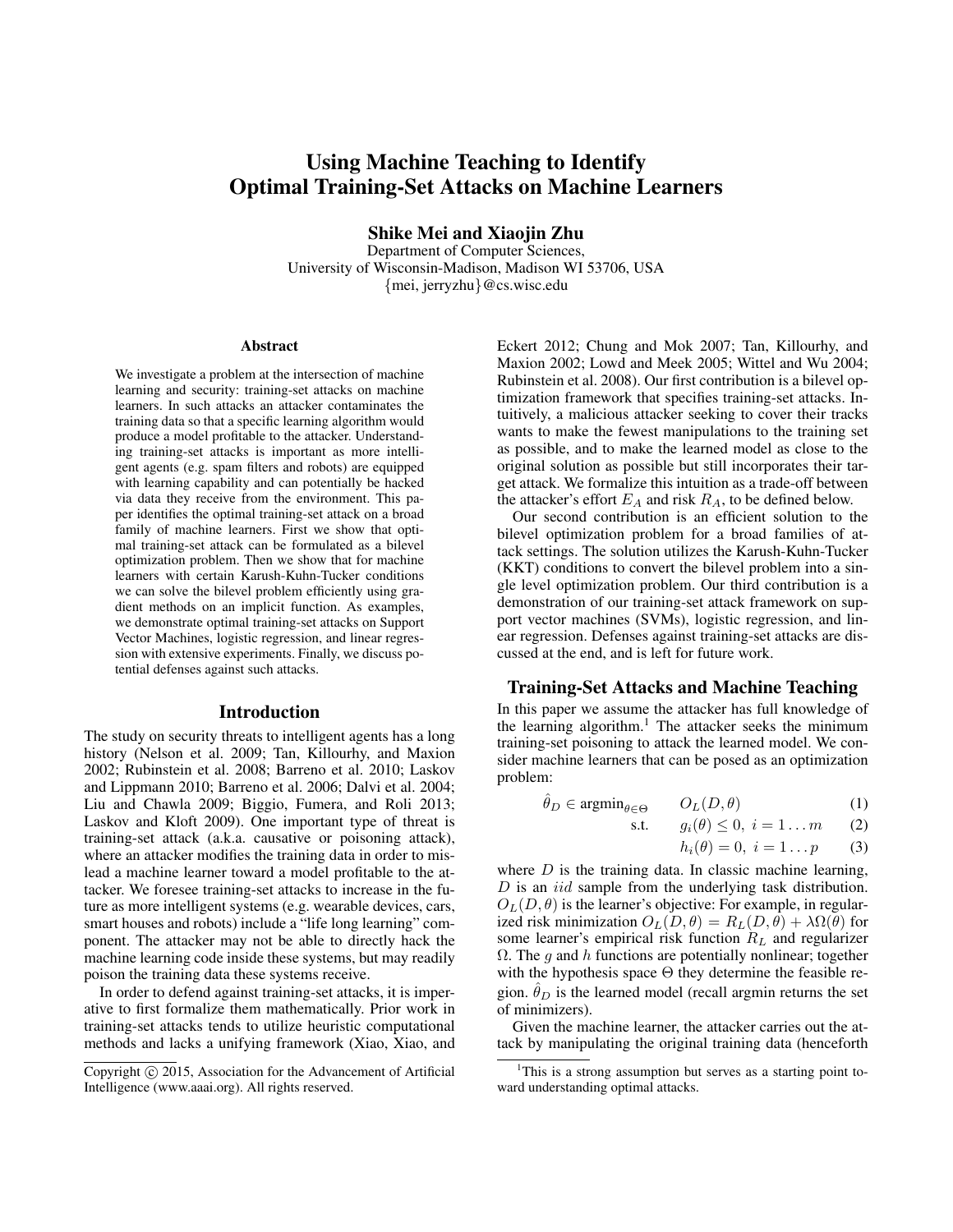denoted as  $D_0$ ) into D. For example, in classification the attacker may add some foreign items  $(x', y')$  to  $D_0$ , or change the value of some existing features x and labels y in  $D_0$ . The learner is unaware of the changes to the training data, $2$  and learns a model  $\hat{\theta}_D$  instead of  $\hat{\theta}_{D_0}$ . The attacker's goal is to make  $\hat{\theta}_D$  beneficial to the attacker, e.g. mislead a spam filter to pass certain types of spam emails. We characterize the attacker's goal using an *attacker risk function*  $R_A(\hat{\theta}_D)$ . For example, the attacker may have a specific target model  $\theta^*$  in mind and wants the learned model  $\hat{\theta}_D$  to be close to  $\theta^*$ . In this example, we may define  $R_A(\hat{\theta}_D) = \|\hat{\theta}_D - \theta^*\|$  with an appropriate norm.

Meanwhile, the attacker may be constrained by certain feasible manipulations, or simply prefers "small" manipulations to evade detection. We encode the former as a search space  $D$  from which the attacker chooses  $D$ . For example, say the attacker can change at most  $B$  items in the original training set. We can encode it as  $D = \{D : |D_{\Delta}D_0| \leq B\}$ where  $\Delta$  is set symmetric difference and  $|\cdot|$  the cardinality. Separately, for the latter preference on small manipulations we encode it as an *attacker effort function*  $E_A(D, D_0)$ . For example, if the attack changes the design matrix  $X_0$  in  $D_0$  to X, we may define  $E_A(D, D_0) = ||X - X_0||_F$  the Frobenius norm of the change. We will give more concrete examples of  $R_A$  and  $E_A$  when we discuss attacks on SVMs, logistic regression, and linear regression later. Let

$$
O_A(D, \hat{\theta}_D) = R_A(\hat{\theta}_D) + E_A(D, D_0)
$$
 (4)

be the overall attacker objective function. With these notations, we define the training-set attack problem as:

$$
\min_{D \in \mathbb{D}, \hat{\theta}_D} \qquad O_A(D, \hat{\theta}_D) \tag{5}
$$

$$
\text{s.t.} \qquad \hat{\theta}_D \in \text{argmin}_{\theta \in \Theta} \ O_L(D, \theta) \tag{6}
$$

$$
\text{s.t. } \mathbf{g}(\theta) \le \mathbf{0}, \ \mathbf{h}(\theta) = \mathbf{0}.\tag{7}
$$

Note that the machine learning problem Eq (1) appears in the constraint of problem Eq (5). This is a bilevel optimization problem (Bard 1998). The optimization over data  $D$  in Eq (5) is called the upper-level problem, and the optimization over model  $\theta$  given D is called the lower-level problem.

Our training-set attack formulation is closely related to *machine teaching* (Zhu 2013; Patil et al. 2014). Both aim to maximally influence a learner by carefully designing the training set. Machine teaching has focused on the education setting where the learner is a human student with an assumed cognitive model, and the teacher has an educational goal  $\theta^*$ in mind. The teacher wants to design the best lesson so that the student will learn the model  $\theta^*$ . There is a direct mapping from teacher to attacker and from student to intelligent agent. However, previously machine teaching formulation was only applicable to very specific learning models (e.g. conjugate exponential family models). One major contribution of the present paper is this bilevel optimization formulation of training-set attack and its efficient solutions, which significantly widens the applicability of machine teaching.

## Identifying Attacks by the KKT Conditions

Bilevel optimization problems are NP hard in general. We present an efficient solution for a broad class of trainingset attacks. Specifically, we require the attack space  $D$  to be differentiable (e.g. the attacker can change the continuous features in  $D$  for classification, or the real-valued target in  $D$ for regression). Attacks on a discrete  $\mathbb{D}$ , such as changing the labels in D for classification, are left as future work. We also require the learner to have a convex and regular objective  $O_L$ .

Under these conditions, the bilevel problem Eq (5) can be reduced to a single-level constrained optimization problem via the Karush-Kuhn-Tucker (KKT) conditions of the lower-level problem (Burges 1998). We first introduce KKT multipliers  $\lambda_i$ ,  $i = 1 \dots m$  and  $\mu_i$ ,  $i = 1 \dots p$  for the lowerlevel constraints g and h, respectively. Since the lower-level problem is regular, we replace the lower-level problem with its KKT conditions (the constraints are stationarity, complementary slackness, primal and dual feasibility, respectively):

$$
\min_{D \in \mathbb{D}, \theta, \lambda, \mu} \quad O_A(D, \theta) \tag{8}
$$
\n
$$
\text{s.t.} \quad \partial_{\theta} \left( O_L(D, \theta) + \lambda^{\top} \mathbf{g}(\theta) + \mu^{\top} \mathbf{h}(\theta) \right) = \mathbf{0}
$$
\n
$$
\lambda_i g_i(\theta) = 0, \ i = 1 \dots m
$$
\n
$$
\mathbf{g}(\theta) \leq \mathbf{0}, \ \mathbf{h}(\theta) = \mathbf{0}, \ \lambda \geq \mathbf{0}.
$$

This equivalent single-level optimization problem allows us to use the descent method on an implicit function (Colson, Marcotte, and Savard 2007). In iteration  $t$ , we update the data D by taking a projected gradient step (the upper level problem):

$$
D^{(t+1)} = \text{Prj}_{\mathbb{D}}\left(D^{(t)} + \alpha_t \nabla_D O_A(D, \theta^{(t)})\Big|_{D = D^{(t)}}\right), \quad (9)
$$

where  $\alpha_t$  is a step size. Then, we fix  $D^{(t+1)}$  and solve for  $\theta^{(t+1)}, \lambda^{(t+1)}, \mu^{(t+1)}$  which is a standard machine learning problem (the lower level problem). The gradient of the upper-level problem is computed by the chain rule

$$
\nabla_D O_A(D,\theta) = \nabla_\theta O_A(D,\theta) \frac{\partial \theta}{\partial D}.
$$
 (10)

 $\nabla_{\theta}O_{A}(D, \theta)$  is often easy to compute. Let the machine learning model  $\theta$  have  $d$  parameters, and the training set  $D$ have *n* variables that can be manipulated. Then  $\frac{\partial \vec{\theta}}{\partial D}$  is the  $d \times n$  Jacobian matrix, and is the main difficulty because we do not have an explicit representation of  $\theta$  w.r.t. D. Instead, we note that the equalities in the KKT conditions defines a function  $\mathbf{f}: \mathbb{R}^{n+d+m+p} \mapsto \mathbb{R}^{d+m+p}$ :

$$
\mathbf{f}(D,\theta,\lambda,\mu) = \begin{pmatrix} \partial_{\theta} \left( O_L(D,\theta) + \lambda^{\top} \mathbf{g}(\theta) + \mu^{\top} \mathbf{h}(\theta) \right) \\ \lambda_i g_i(\theta), \ i = 1 \dots m \\ \mathbf{h}(\theta) \end{pmatrix} .
$$
\n(11)

A data set D and its learned model  $\theta$ ,  $\lambda$ ,  $\mu$  will satisfy  $f(D, \theta, \lambda, \mu) = 0$ . The implicit function theorem guarantees that, if f is continuously differentiable w.r.t. its parameters and the Jacobian matrix  $\left[\frac{\partial \mathbf{f}}{\partial \theta}\right]$  $\frac{\partial \mathbf{f}}{\partial \mathbf{\lambda}}$  $\frac{\partial \mathbf{f}}{\partial \mu}$  is of full rank, then f induces a unique function  $(\theta, \lambda, \mu) = i(D)$  in an open

 $^{2}D$  may not be *iid* samples anymore, but the learner still carries out its optimization in (1).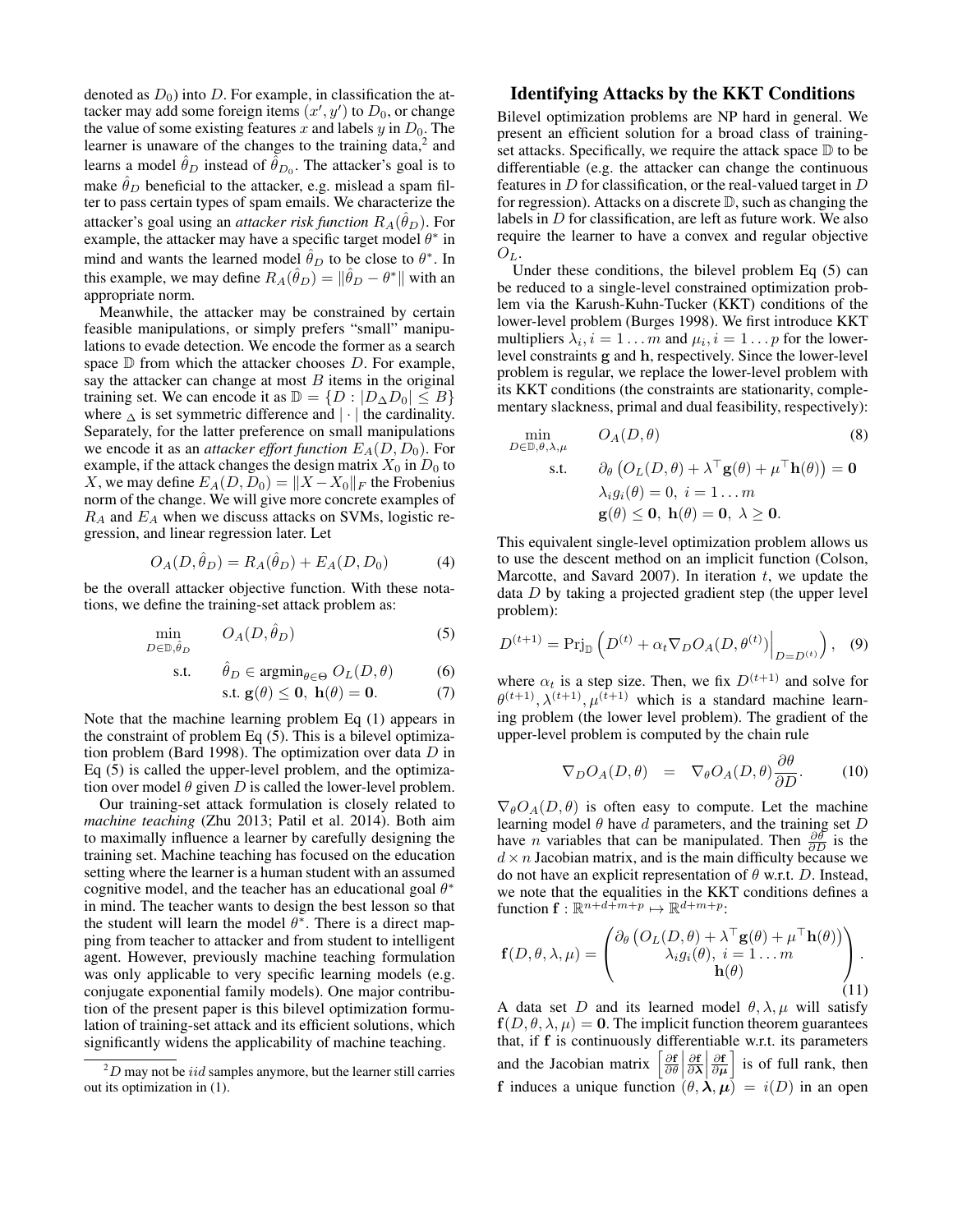neighborhood. Furthermore,

$$
\frac{\partial i}{\partial D} = -\left[\frac{\partial \mathbf{f}}{\partial \theta} \middle| \frac{\partial \mathbf{f}}{\partial \lambda} \middle| \frac{\partial \mathbf{f}}{\partial \mu} \right]^{-1} \left(\frac{\partial \mathbf{f}}{\partial D} \right). \tag{12}
$$

where  $\frac{\partial \mathbf{f}}{\partial \theta}$  is the Jacobian matrix of  $\mathbf{f}(D, \theta, \lambda, \mu)$  w.r.t.  $\theta$ , and so on. Then  $\frac{\partial \theta}{\partial D}$  is the first d rows of  $\frac{\partial i}{\partial D}$ .

We now have a generic procedure to optimize the attacking training-set  $D$ . In the rest of the paper we derive three concrete cases of training-set attacks against SVMs, logistic regression, and linear regression, respectively. These are examples only; attacks against many other learners can be readily derived.

## Attacking SVM

There are many possible training-set attack settings against an SVM. Our work differs from an earlier work in attacking SVM which greedily changes one data point at a time (Biggio, Nelson, and Laskov 2012), in that we have a formal framework for optimal attacks, that we allow different attack settings, and that we have a convex attack solution for the specific attack setting below (proof of convexity in (Mei and Zhu 2014)). The attack setting we consider here is mathematically illuminating while also relevant in practice. Let  $D_0 = (\mathbf{X}_0, \mathbf{y}_0)$  be the original data set. The attacker is only allowed to change the features. Formally, the attack search space is  $\mathbb{D} = \{ (\mathbf{X}, \mathbf{y}_0) \mid \mathbf{X} \in \mathbb{R}^{d \times n} \}.$ 

Recall that given training set  $D \in \mathbb{D}$ , an SVM learns weights  $\hat{w}_D$  and bias  $b_D$  by solving the lower level problem Eq (1):

$$
O_L(D, \mathbf{w}, b, \xi) = \frac{1}{2} ||\mathbf{w}||_2^2 + C \sum_i \xi_i
$$
 (13)

$$
g_i = 1 - \xi_i - y_i(\mathbf{x}_i^{\top} \mathbf{w} + b)
$$
 (14)  

$$
g_{i+n} = -\xi_i
$$
 (15)

for  $i = 1 \dots n$ , where  $\xi_i$  is the hinge loss and C the regularization parameter.

On the original data  $D_0$ , the SVM would have learned the weight vector  $\hat{w}_{D_0}$ . We assume that the attacker has a specific target weight vector  $w^* \neq \hat{w}_{D_0}$  in mind, and the attacker risk function is

$$
R_A(\hat{\mathbf{w}}_D) = \frac{1}{2} ||\hat{\mathbf{w}}_D - \mathbf{w}^*||_2^2.
$$
 (16)

That is, the attacker wants to "nudge" the SVM toward w<sup>\*</sup>. We also assume that the attacker effort function is the Frobenius norm

$$
E_A(D, D_0) = \frac{\lambda}{2} ||\mathbf{X} - \mathbf{X}_0||_F^2.
$$
 (17)

These fully specifies the attack problem in Eq (5). We reduce the SVM KKT conditions to:

$$
w_j - \alpha_i \sum_i \mathbb{I}_1(1 - y_i(\mathbf{x}_i^{\top}\mathbf{w} + b) \ge 0) y_i x_{ij} = 0 \quad (18)
$$

for  $j = 1...d$ , where  $\mathbb{I}_1(z) = 1$  if z is true and 0 otherwise,  $\alpha_i$  is a value between  $[0, C]$  which is uniquely determined by D. The derivation is in the longer version (Mei

and Zhu 2014). We plug in the KKT conditions to reduce the bilevel attack problem to a constrained single-level optimization problem:

$$
\min_{D \in \mathbb{D}, \mathbf{w}} \qquad \frac{1}{2} \|\mathbf{w} - \mathbf{w}^*\|_2^2 + \frac{\lambda}{2} \|\mathbf{X} - \mathbf{X}_0\|_F^2 \tag{19}
$$

$$
\text{s.t. } w_j - \alpha_i \sum_i \mathbb{I}_1(1 - y_i(\mathbf{x}_i^{\top}\mathbf{w} + b) \ge 0) y_i x_{ij} = 0.
$$

As discussed in the previous section, we use gradient descent to solve Eq (19). The gradient is

$$
\nabla_{\mathbf{X}} = \nabla_{\mathbf{w}} R_A(\mathbf{w}) \Big|_{\hat{\mathbf{w}}(\mathbf{X})} \frac{\partial \hat{\mathbf{w}}(\mathbf{X})}{\partial \mathbf{X}} + \nabla_{\mathbf{X}} E_A(D, D_0) \quad (20)
$$

with

$$
\nabla_{\mathbf{w}} R_A(\mathbf{w}) = \mathbf{w} - \mathbf{w}^* \tag{21}
$$

$$
\nabla_{x_{ij}} E_A(D, D_0) = \lambda (X_{ij} - X_{0,ij}). \tag{22}
$$

To compute  $\frac{\partial \hat{\mathbf{w}}(\mathbf{X})}{\partial \mathbf{X}}$ , denote the left hand side of Eq (18) as  $f(w, X)$ . Under suitable conditions the implicit function theorem holds and the Jacobian matrix of  $\frac{\partial f}{\partial w}$  is the identity matrix:

$$
\frac{\partial \mathbf{f}}{\partial \mathbf{w}} = I. \tag{23}
$$

The Jacobian  $\frac{\partial \mathbf{f}}{\partial \mathbf{X}}$  at row j' and column ij as

$$
\left[\frac{\partial \mathbf{f}}{\partial \mathbf{X}}\right]_{j',ij} = -\alpha_i y_i \mathbb{I}_1(j=j') \mathbb{I}_1(1 - y_i \mathbf{x}_i^T \mathbf{w} \ge 0). \quad (24)
$$

The element at row j' and column ij in  $\frac{\partial \hat{\mathbf{w}}(\mathbf{X})}{\partial \mathbf{X}}$  is

$$
\left[\frac{\partial \hat{\mathbf{w}}(\mathbf{X})}{\partial \mathbf{X}}\right]_{j',ij} = \alpha_i y_i \mathbb{I}_1(j=j') \mathbb{I}_1(1 - y_i \mathbf{x}_i^{\top} \mathbf{w} \ge 0). \tag{25}
$$

Intuitively, modifying a point x will only have an effect on w if x incurs hinge loss (i.e. x is a support vector), a wellknown fact.

## Attacking Logistic Regression

As another example, we show training-set attacks on logistic regression. As in attacking SVM, the attacker can only change the features in  $D_0 = \{X_0, y_0\}$ . The attack space is  $\mathbb{D} = \{ (\mathbf{X}, \mathbf{y}_0) \mid \mathbf{X} \in \mathbb{R}^{d \times n} \}$ 

Given training set  $D$ , logistic regression estimates the weight  $\hat{w}_D$  and bias  $b_D$  by solving the following lower level problem:

$$
O_L(D, \mathbf{w}, b) = \sum_{i} \log (1 + \exp(-y_i \hat{h}_i)) + \frac{\mu}{2} ||\mathbf{w}||_2^2, (26)
$$

where  $\hat{h}_i \triangleq \mathbf{w}^\top \mathbf{x}_i + b$  is the predicted response on instance i,  $\log (1 + \exp(-y_i \hat{h}_i)) = -\log (\sigma(y_i \hat{h}_i))$  is the negative likelihood  $P(y_i | \mathbf{x}_i, \mathbf{w}, b), \sigma(a) \triangleq 1/(1 + \exp(-a))$  is the logistic function, and  $\mu$  is the regularization parameter.

Let the attack goal be defined by a target weight vector  $\mathbf{w}^* \neq \hat{\mathbf{w}}_{D_0}$ . The attacker risk function is  $R_A(\hat{\mathbf{w}}_D) = \frac{1}{2} ||\hat{\mathbf{w}}_D - \mathbf{w}^*||_2^2$ , and the attacker effort function is  $E_A(D, D_0) = \frac{\lambda}{2} ||\mathbf{X} - \mathbf{X}_0||_F^2$ . Note that the logistic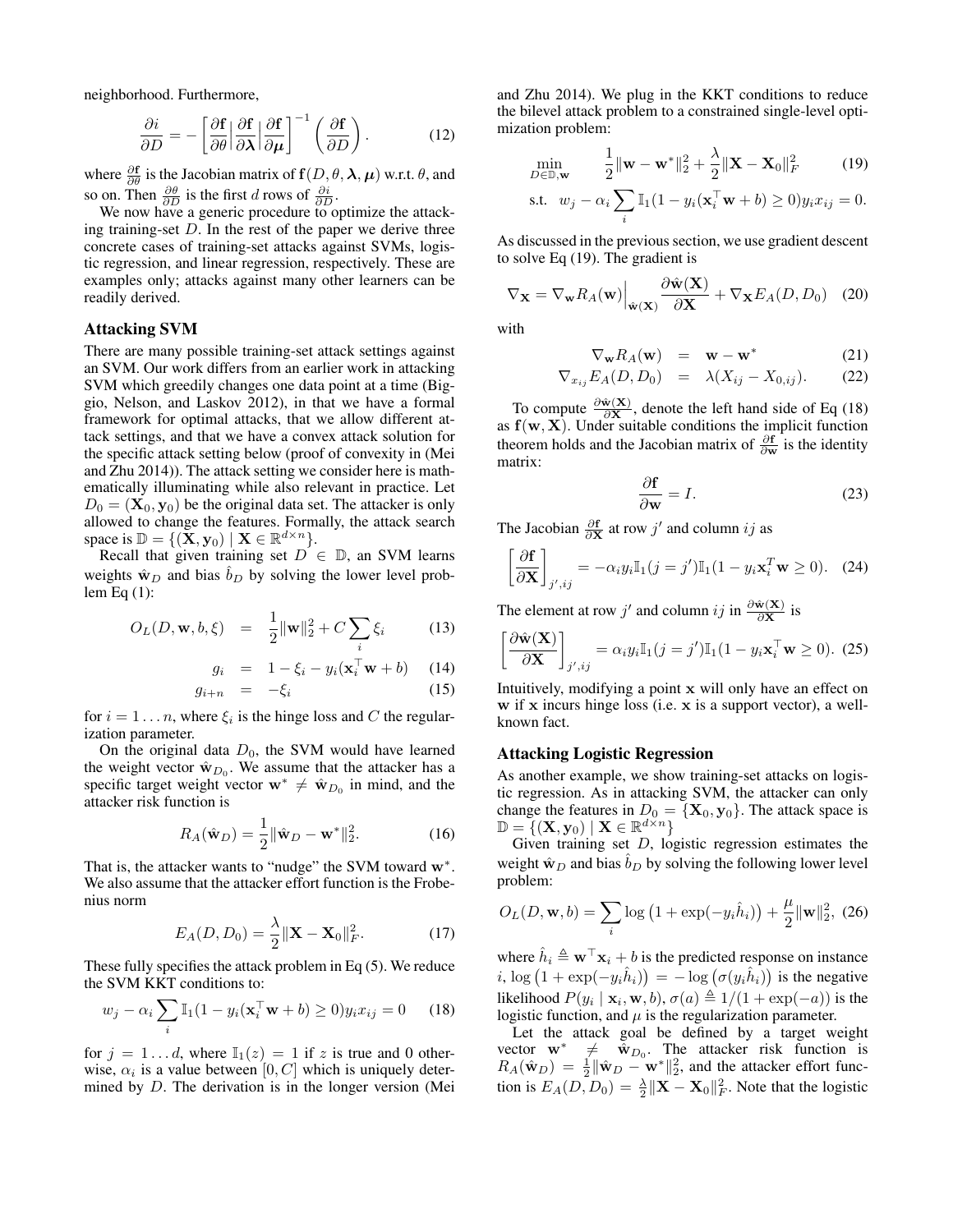regression problem Eq (26) is convex, we reduce it to the equivalent KKT condition

$$
\sum_{i} -\left(1 - \sigma(y_i \hat{h}_i)\right) y_i x_{ij} + \mu w_j = 0. \tag{27}
$$

By replacing the lower-level problem Eq (26) with the KKT condition Eq (27), the training-set attack bilevel problem reduces to the single-level constrained problem:

$$
\min_{D \in \mathbb{D}, \mathbf{w}} \quad \frac{1}{2} \|\mathbf{w} - \mathbf{w}^*\|_2^2 + \frac{\lambda}{2} \|\mathbf{X} - \mathbf{X}_0\|_F^2 \qquad (28)
$$
  
s.t. 
$$
\sum_i -(1 - \sigma(y_i \hat{h}_i)) y_i x_{ij} + \mu w_j = 0.
$$

To solve it, we still use the gradient descent method. The gradient is  $\nabla_{\mathbf{X}} = \nabla_{\mathbf{w}} R_{A}(\mathbf{w})\Big|_{\hat{\mathbf{w}}(\mathbf{X})}$  $\frac{\partial \hat{\mathbf{w}}(\mathbf{X})}{\partial \mathbf{X}}+\nabla_{\mathbf{X}}E_A(D,D_0)$ where  $\nabla_{\mathbf{w}} R_A(\mathbf{w}) = \mathbf{w} - \mathbf{w}^*$  and  $\nabla_{x_{ij}} E_A(D, D_0) =$  $\lambda(X_{ij} - X_{0,ij})$ . To calculate  $\frac{\partial \hat{w}(X)}{\partial X}$ , we denote the left hand side of Eq (27) as  $f(w, X)$ . Under suitable conditions, the implicit function theorem holds and we compute  $\frac{\partial \hat{w}(X)}{\partial X}$  using Eq  $(12)$ . All we need is the two right hand side terms of Eq (12). The first term has the element at the  $j'$  -th row and the  $j$ −th column as

$$
\left[\frac{\partial \mathbf{f}}{\partial \mathbf{w}}\right]_{j',j} = \sum_{i} \sigma(y_i \hat{h}_i) (1 - \sigma(y_i \hat{h}_i)) x_{ij} x_{ij'} \tag{29} + \lambda \mathbb{I}_1 (j = j').
$$

We note that the inversion of matrix  $\frac{\partial f}{\partial w}$  is well-defined because the matrix is positive definite. It is the Hessian matrix of  $O_L(D, \mathbf{w}, b)$ . The second term on the right hand side of Eq (12) has the element at the j'-th row and the ij-th column

$$
\left[\frac{\partial \mathbf{f}}{\partial \mathbf{X}}\right]_{j',ij} = \sigma(y_i \hat{h}_i)(1 - \sigma(y_i \hat{h}_i))w_j x_{ij'} \quad (30)
$$

$$
-(1 - \sigma(y_i \hat{h}_i))y_i \mathbb{I}_1(j = j').
$$

#### Attacking Linear Regression

For demonstration, we consider the simplest linear regression: ordinary least squares (OLS). Denote the  $n \times d$  input matrix  $X$  and the response vector  $y$ . Therefore, given data  $D = (X, y)$ , OLS assumes  $y = X\beta + \epsilon$ , where the noise  $\epsilon \sim \mathcal{N}(0, \sigma^2 \mathbf{I})$ . The maximum likelihood estimate (MLE) corresponds to the lower level problem

$$
O_L(D, \beta) = \|\mathbf{y} - X\beta\|^2. \tag{31}
$$

This problem is convex and unconstrained. The equivalent KKT condition is simply the familiar OLS solution

$$
\hat{\beta}_D - (X^\top X)^{-1} X^\top \mathbf{y} = 0.
$$
 (32)

Without loss of generality, for original training set  $D_0 =$  ${X_0, y_0}$ , we assume  $\beta_{D_0,1} > 0$ . For demonstration purpose let us suppose that the attack goal is to modify the data such that  $\hat{\beta}_D$ , the OLS estimate on the modified data, has  $\hat{\beta}_{D,1} \leq 0$ . Let the attacker be allowed to only change y by adding an *n*-vector  $\delta$ , that is  $y \leftarrow y_0 + \delta$ . We will give a concrete example in the experiment section.

The attacker may define the attacker risk function as a hard constraint on  $\hat{\beta}_{D,1}$ , that is  $R_A(\hat{\beta}_D) = \mathcal{I}(\hat{\beta}_{D,1} \le 0)$ , where the indicator function  $\mathcal{I}(z)$  is zero when z is true and infinity otherwise. In other words,  $\mathbb{D} = \{(\mathbf{X}_0, \mathbf{y}_0 + \delta) : \delta \in$  $\mathbb{R}^n$ .

There are different ways to define the attacker effort function, which measures some notion of the magnitude of  $\delta$ . Interestingly, different choices lead to distinct attacking strategies. We discuss two attacker effort functions. The first one is the  $\ell_2$ -norm effort, defined as  $E_A(D, D_0) = ||\delta||_2^2$ . Let  $A = (\mathbf{X}_0^\top \mathbf{X}_0)^{-1} \mathbf{X}_0^\top$ . According to the KKT conditions Eq (32),  $\hat{\beta}_D = A(\mathbf{y}_0 + \delta) = \hat{\beta}_{D_0} + A\delta$ . The optimal attack problem (5) reduces to

$$
\min_{\delta} \|\delta\|_2^2 \quad \text{s.t. } \hat{\beta}_{D,1} \le 0. \tag{33}
$$

Instead of using the gradient descent method described in previous sections to solve it, one can obtain an analytic solution for  $\delta$ . Let  $a_1$  be the first column in  $A^{\top}$ :  $a_1 = A^{\top}$ e, where  $\mathbf{e} = (1, 0, \ldots)^\top$  is the first unit vector. One can show that the attack solution is  $\delta = -\frac{\hat{\beta}_{D_0,1}}{a_1^{\top} a_1} a_1$  (Mei and Zhu 2014).

The second attacker effort function is the  $\ell_1$ -norm effort, defined as  $E_A(D, D_0) = ||\delta||_1$ . The optimal attack problem becomes

$$
\min_{\delta} \|\delta\|_1 \quad \text{s.t. } \hat{\beta}_{D,1} \le 0. \tag{34}
$$

Without loss of generality assume  $a_1 = (\alpha_1, \dots, \alpha_d)^\top$ with  $|\alpha_1| \geq \ldots \geq |\alpha_d|$ , then the solution is  $\delta =$  $\left(-\frac{\hat{\beta}_{D_0,1}}{\alpha_1},0,\ldots,0\right)^{\top}$  (Mei and Zhu 2014). The attack solution is sparse:  $\delta$  changes only a single data point. This sparsity is distinct from standard  $\ell_1$ -regularization such as LASSO, in that it is not on the model parameters but on the training data.

## Experiments

Using the procedure developed in the previous section, we present empirical experiments on training-set attacks. Our attack goals are meant to be fictitious but illustrative.

### Attack Experiments on SVM

We demonstrate attacks using the LIBLINEAR SVM implementation as the learner (Fan et al. 2008). The regularization parameter  $C$  in the learner is set to 1 by a separate cross validation process, and we assume that the attacker knows C.  $D_0$  is the wine quality data set (Cortez et al. 2009). The data set has  $n = 1600$  points, each with  $d = 11$  numerical features x and a wine quality number ranging from 1 to 10. We normalize each feature dimension to zero mean and standard deviation one. We threshold the wine quality number at 5 to produce a binary label y.

The fictitious attacker's goal is to make it seem like only the feature "alcohol" correlates with wine quality. We simulate this goal by first generating the attack target weight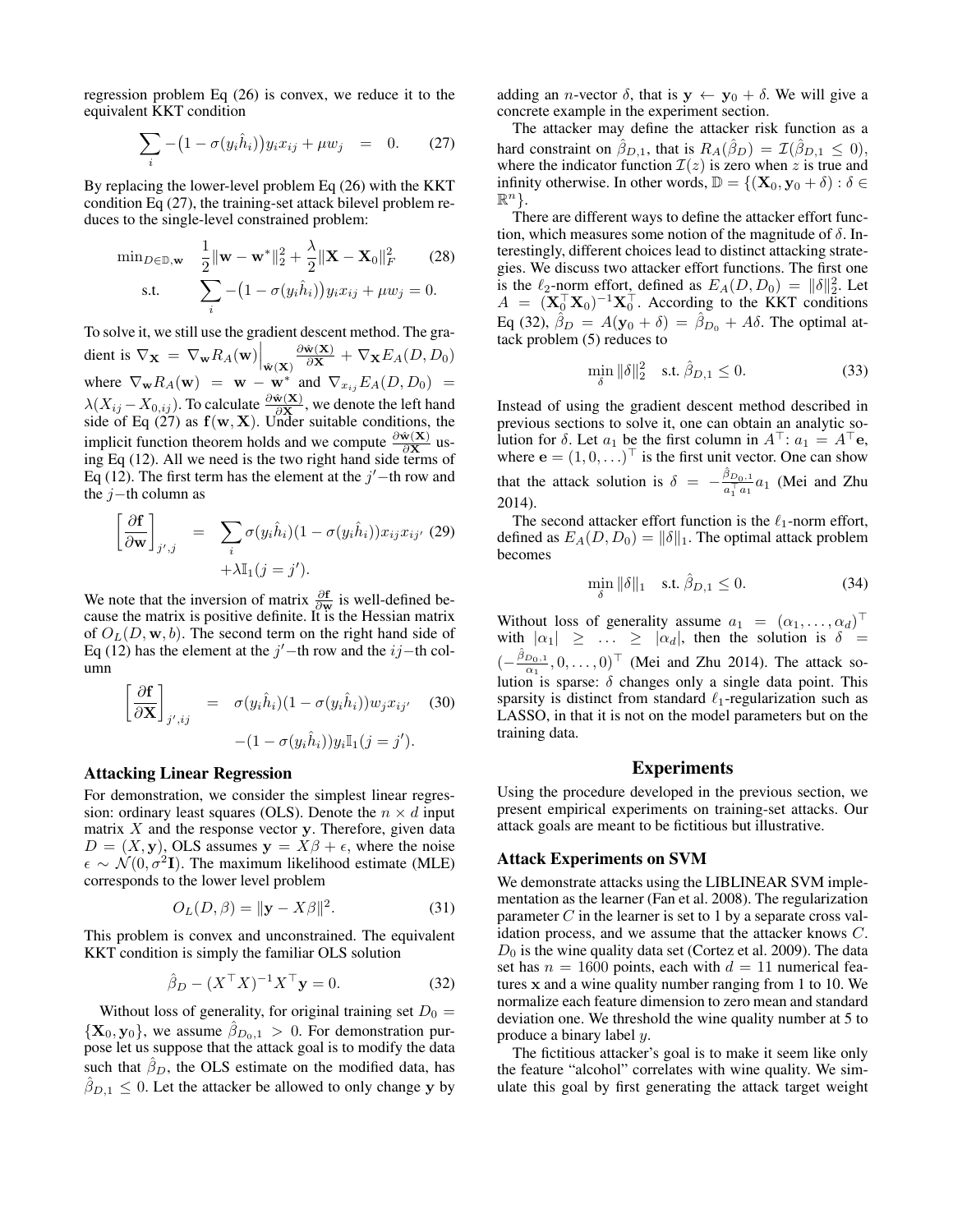

Figure 1: Training-set attack on SVM. The "alcohol" feature is marked by a red star in (b,c).

vector  $w^*$  as follows. We create another set of labels  $y'_i$  for each data point in  $D_0$  by thresholding the (normalized) alcohol feature  $x_{i,alcohol}$  at 0. We train a separate SVM on  $D' = \{(\mathbf{x}_i, y'_i)\}_{i=1}^n$ , and let the learned weight be w<sup>\*</sup>. As expected, w<sup>∗</sup> has a much larger positive weight on "alcohol" compared to other dimensions. We then let the attacker risk function be Eq  $(16)$  with this w<sup>\*</sup>. We let the attacker effort function be Eq (17) with the weight  $\lambda = 0.1$ . We then run the optimization procedure to identify the optimal attacking training-set D. The step length  $\alpha_t$  of gradient defined in Eq (9) is set to  $\alpha_t = 0.5/t$ .

We compare the optimal attack against a heuristic baseline called *naive attack*, which moves every data point  $x_i$  to its nearest point with zero hinge loss under the attack target weight:  $\mathbf{x}_i \leftarrow \operatorname{argmin}_{\mathbf{z}} \|\mathbf{z} - \mathbf{x}_i\|_2 \text{ s.t. } (1 - y_i \mathbf{z}^\top \mathbf{w}^*)_+ = 0.$ 

The attack results are shown in Figure 1. The optimal training-set attack rapidly decreased the attacker risk  $R_A$  to zero, with an effort  $E_A = 370$ . In contrast, naive attack also achieved zero attacker risk but not until an effort of 515. Figures 1(b,c) are box plots showing how the training-set attacker manipulated the data points for positive and negative data, respectively. As expected, the attack basically changed the value of the "alcohol" feature (the right-most or the 11th) to made it appear to strongly correlate with the class label. This behavior increased the weight on "alcohol", achieving the attack.

## Attack Experiments on Logistic Regression

We use logistic regression in the LIBLINEAR package as the learner, which has the regularization parameter  $C =$ 0.01 set separately by cross validation.  $D_0$  is the Spambase data set (Bache and Lichman 2013). This data set consists of  $n = 4601$  instances, each of which has  $d = 57$  numerical features x and a binary label  $y_i$  (1 for spam and  $-1$  for not spam). Each feature is the percentage of a specific word or character in an email. We denote the logistic regression model weights trained from  $D_0$  as  $w_0$ .

The attack is constructed as follows. We picked the word "credit" and assume that the attacker wanted the learned model to ignore this (informative) feature. To this end, we generate a new feature vector  $x_i'$  for each instance by copying  $x'$  from  $D_0$  but set  $x'_{i,freq\, credit} = 0$ . We then produce the attack target weights w<sup>∗</sup> as the learned weights of logistic regression given data  $D' = \{(\mathbf{x}'_i, y_i)\}_{i=1}^n$ . As expected,

w<sup>∗</sup> has zero weight on the feature "credit" and is similar to  $w_0$  on other dimensions. We then let the attacker risk function be Eq  $(16)$  with this w<sup>\*</sup>. We let the attacker effort function be Eq (17) with the weight  $\lambda = 0.01$ . We then run the optimization procedure to identify the optimal attacking training-set D. The step length  $\alpha_t$  of gradient defined in Eq (9) is set to  $\alpha_t = 1/t$ .

The data set  $D'$  used to generate  $w^*$  is the baseline we compare against.

Figure 2 shows the results. Our training-set attack procedure rapidly decreased the attacker risk  $R_A$  to zero with an attacker effort of  $E_A = 232$ . The baseline D' achieved zero  $R_A$  (since the target weights w<sup>\*</sup> was learned from  $D'$ ), but its attacker effort is a much higher 390. Therefore, our procedure efficiently attacked logistic regression. The optimal training-set attack essentially changed the feature "credit" (the 20th feature) in the following way to decrease the corresponding weight to zero: It decreased (increased) the feature value for positively (negatively) labeled instances.

## Attack Experiments on Linear Regression

We demonstrate an attack on OLS.  $D_0$  comes from the Wisconsin State Climatology Office, and consists of annual number of frozen days for Lake Mendota in Midwest USA from 1900 to 2000<sup>3</sup>. It is a regression problem with  $n = 101$ points. Each  $x_i$  is a two dimensional vector of year and the constant 1 for the bias term. The response  $y_i$  is the number of frozen days in that year. On  $D_0$  OLS learns a downward slope  $\hat{\beta}_1 = -0.1$ , indicating a warming trend for this lake, see Figure 3(a).

We now construct an attack whose goal is to hide the warming trend, i.e.,  $\beta_1^* \geq 0$ . As stated earlier, this can be achieved by an attacker risk indicator function  $R_A(\hat{\beta}_D)$  =  $\mathcal{I}(\hat{\beta}_{D,1} \leq 0)$ . The attacker can manipulate y in D by adding a vector  $\delta$ . Interestingly, we demonstrate how different attacker effort functions affect the optimal attack:

(Results with  $\ell_2$ -norm attacker effort) With the attacker effort function  $\|\delta\|_2^2$ , the optimal attack is specified by Eq (33). We show the optimal attack in Figure 3(b). The optimal changes  $\delta$  "pivoted" each and every data point, such that OLS learned a flat line with  $\hat{\beta}_1 = 0$ .

<sup>3</sup> data available at http://www.aos.wisc.edu/˜sco/ lakes/Mendota-ice.html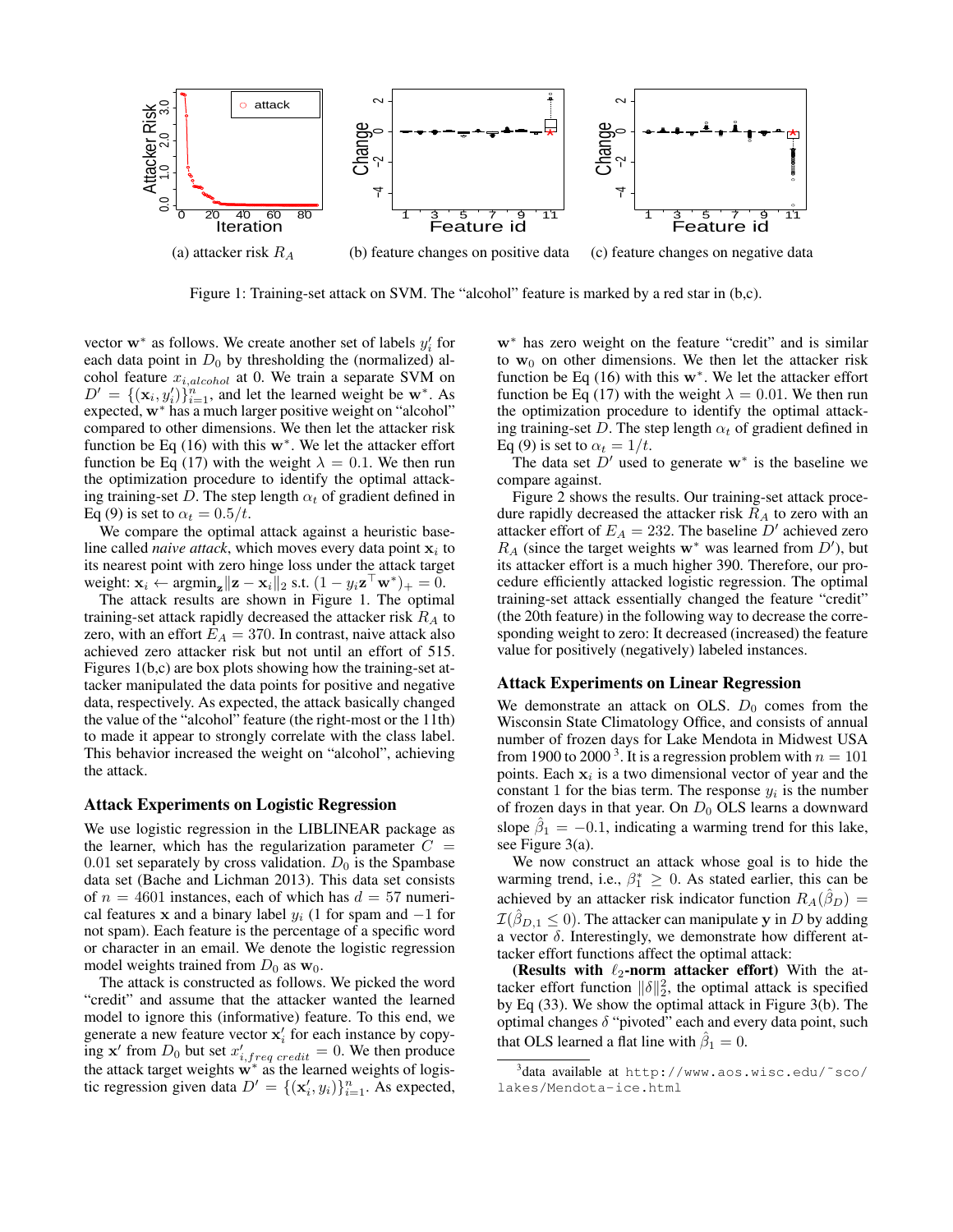

Figure 2: Training-set attack on logistic regression. The 20th feature on "frequency of word credit" is marked



Figure 3: Training-set attack on OLS

(Results with  $\ell_1$ -norm attacker effort) If the attacker effort function is  $\|\delta\|_1$  instead as in Eq (34), the optimal attack  $\delta$  is drastically different: Only the rightmost data point was changed (by a lot) while all other points remained the same, see Figure 3(c). The learned model after attack became a flat line with  $\hat{\beta}_1 = 0$ , too.

# A Discussion on Defenses

Although we focused on formulating the optimal training-set attack in this paper, our ultimate goal is to design defenses in the future.

There is a related line of research on *robust learning* (Globerson and Roweis 2006; Torkamani and Lowd 2013; El Ghaoui et al. 2003; Xu, Caramanis, and Mannor 2009; Kim, Magnani, and Boyd 2005; Dekel, Shamir, and Xiao 2010). Promising as the name suggests, we point out that robust learning is *not* an appropriate defense against training-set attacks. In robust learning the learner receives *clean* training data  $D_0$ , and wishes to learn a model that performs well on future contaminated test data. The contaminated test data is unknown ahead of time, but is assumed to be within a given distance from  $D_0$  under an appropriate metric. One may view robust learning as an extreme case of domain adaptation: the training data comes from the source domain and the test data from the target domain, but there are no examples from the target domain except for the distance constraint. The test data may not be iid either, but can be adversarially contaminated. Robust learning typically employs a minimax formulation to mitigate the worst possible test risk. Obviously, robust learning's assumption that

the learner receives clean training data  $D_0$  is immediately broken by a training-set attack. If a robust learner in fact receives a poisoned training set  $D$ , it will unnecessarily try to guard against further contamination to  $D$ . This will likely make the learned model highly obtuse because the model needs to be "doubly robust." Bridging robust learning and defenses against training-set attacks remains an open problem.

Our optimal training-set attack formulation opens the door for an alternative defense: flagging the parts of training data likely to be attacked and focus human analysts' attention on those parts. For instance, in our attack on OLS with the  $\ell_1$ -norm effort function we observed the attack behavior that only the extreme data item was changed, and by a large amount. This suggests that under this attack setting the extreme data items have a high risk of being manipulated, and the analysts should examine such items. As another example, the optimal attack on logistic regression drastically increases the count for the feature "credit" in nonspam emails, and the optimal attack on SVM drastically increases the feature value of "alcohol" in good-quality wines. Such attacks can potentially be noticed by analysts once they know where to look.

Acknowledgments We thank Daniel Lowd and the anonymous reviewers for their constructive suggestions. Support for this research was provided in part by NSF grant IIS 0953219 and by the University of Wisconsin–Madison Graduate School with funding from the Wisconsin Alumni Research Foundation.